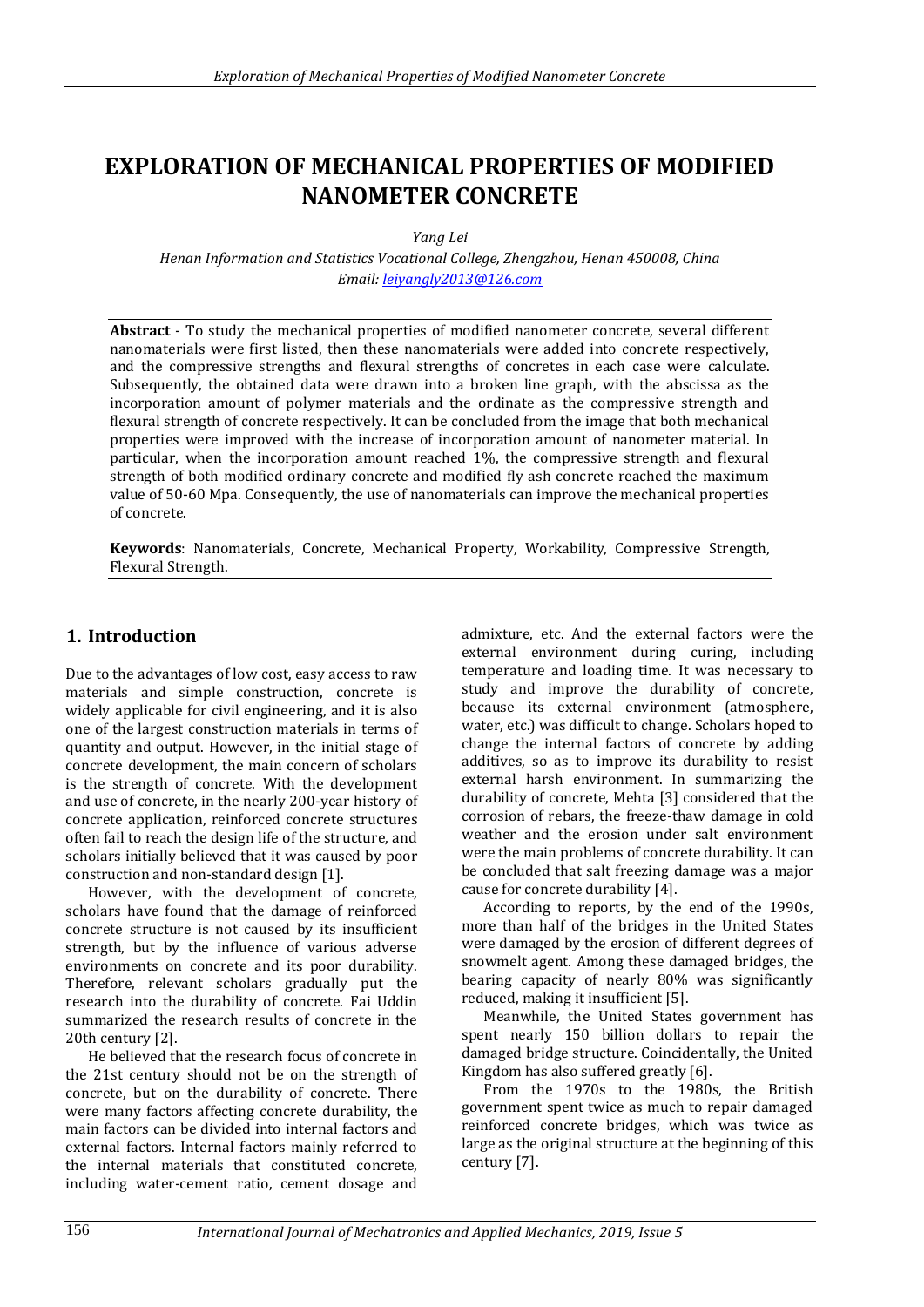With the development of nanotechnology, nanomaterials have gradually become one of the excellent materials applied in various fields due to their excellent properties (large surface area, small scale and high surface energy) [8].

At the same time, with the development of concrete, concrete research is also gradually developing towards the micro direction [9]. Improving the performance of concrete through nanotechnology has become one of the important development directions. However, there are few studies on nanomaterials modified concrete, and nanomaterials have no clear principle and method for the modification of concrete. Therefore, it is of great significance to find appropriate methods to study nano-modified concrete [10].

# **2. Literature Review**

Nanomaterials are concepts that were introduced in a lecture at the American physical society called "there's a lot of room at the bottom" by Richard Feynman, a famous physicist and two-time Nobel laureate Although nanometer was not proposed at that time, the basic concept of nanometer was actually proposed. He predicted that if people could control the ordering of objects on a small scale, they would get many substances with special properties. Nanometer was also proposed by Japanese professor Norio Taniguchi. With the invention of Scanning Tunneling Microscope (STM), scientists were able to observe and manipulate individual atoms for the first time. Since 1959, nanotechnology has only been known for about 60 years. Nanotechnology has become a part of people's life. Due to their excellent properties, nanomaterials have become a hot topic in the field of materials in the 21st century. Nanomaterials are ultrafine materials that have at least one dimension of nanometer size in the threedimensional space or that are composed of them as basic units. Its size is on the nanometer scale, with a diameter of 0.1  $\sim$ 100 nm. Its size is larger than that of atom and smaller than that of micro powder, which is the size of transition region between atom and macro object. Nanomaterials include metal, nonmetal, organic, inorganic and biological powder materials [11]. Due to their small size, nanomaterials have surface effect, volume effect, size effect and macroscopic quantum tunneling effect.

Relevant studies showed that pozzolanic activity of nano -  $SiO<sub>2</sub>$  (NS) was much higher than that of silica powder. Incorporation of NS resulted in shortened setting time and reduced fluidity of slurry and significantly improved early strength of concrete. The pozzolanic reaction absorbed a large amount of Ca (OH)2, which promoted the hydration of cement, increased the heat release rate at the beginning of hydration, and improved the microstructure of cement slurry, making cement more uniform and compact.

The incorporation of Nanometer CaCO<sub>3</sub> (NC) into the concrete played a role in hydration, physical filling, and formation of crystal nucleus, it accelerated the early hydration speed of clinker, increased the cement compaction and reduced the porosity of the concrete, thereby improving the compressive strength of cement stone [12].

Zhang's study showed that concrete mixed with slag powder and nano -  $SiO<sub>2</sub>$  improved the pore distribution of concrete, accelerated the formation of C-S-H gel, and enhanced the splitting tensile strength of concrete [13].

Adak et al. conducted research on mechanical properties, rheological properties and durability of self-compacting concrete [14]. It was found that the addition of nano -  $SiO<sub>2</sub>$  could improve the compressive strength, splitting strength, flexural strength and elastic modulus of concrete. However, when the content of cement exceeded 4%, the mechanical properties of nanomaterials decreased due to the unstable reaction caused by the collision of nanomaterials.

Nattaj believed that the improvement of the early strength of high-performance concrete by nano - SiO<sup>2</sup> was the most obvious. Moreover, with the addition of nano -  $SiO<sub>2</sub>$ , the critical crack opening displacement, fracture energy, crack initiation fracture toughness, instability fracture toughness, effective crack length and other fracture parameters of concrete showed a trend of increasing first and then decreasing. With a certain amount of steel fiber composite admixture, the mechanical properties of concrete can achieve better lifting effect [15].

# **3. Methodology**

### **3.1 Study on workability of nano-modified concrete**

Workability is an important index to measure the fluidity of concrete, which has great influence on the construction, mechanical properties and durability of concrete. When the nano materials was applied in modified concrete, due to its large surface area and surface energy characteristics, nanomaterials would absorb a large amount of free water, resulting in too little water in the concrete, which can't be fully mixed with cement to form cement slurry, so that the void between coarse aggregate and fine aggregate in the concrete can't be well filled, and the coarse aggregate and fine aggregate can't be well wrapped to lubricate it. Therefore, the cohesiveness degree of the concrete is lowered, so that the concrete is not formed well, causing large defects, thereby lowering the strength and durability of the concrete. If the workability of the concrete is too small or too large, the concrete will have corresponding defects, the concrete can't reach the corresponding strength and durability of the design, and the method of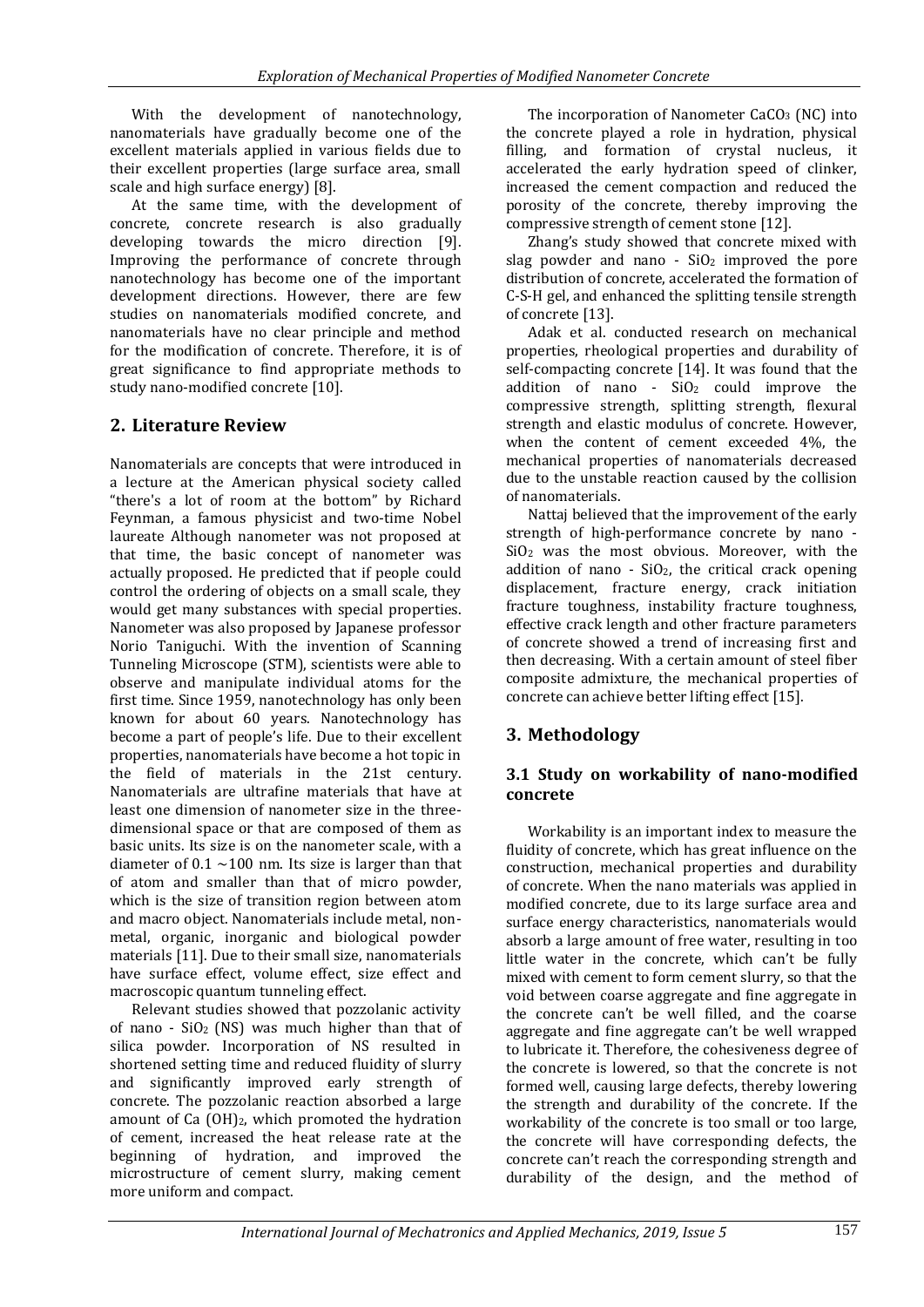improving the performance of the nano-modified concrete can't achieve, the performance of the concrete is reduced, its cost is increased, and the meaning of nano-modified concrete doesn't exist. So the first task of research on nano-modified concrete is its workability.

#### **3.2 Mechanical properties test of nanometer concrete**

#### Test method:

The compressive strength and flexural strength tests were conducted in accordance with relevant test specifications. Concrete was divided into nine groups according to the variety and adulterate amount.

Three specimens were tested in each group and the average value was taken as the test strength value. In the same group, if there was a specimen with a difference of 15% or more, the mean strength value of the other two specimens would be taken as the strength value. And if there was a difference of more than 15% between two specimens, the test result of this group would be invalid.

Test results:

The compressive strength test of nanometer cement concrete used standard cube specimen of  $150 \times 150 \times 150$  mm. During the test, the loading rate of the press was 0.8 Mpa/s; in the bending strength,  $150 \times 150 \times 150$  mm prism specimens and three-point loading method were adopted.

During the test, the loading rate was 0.08 Mpa/s, and the test results were as follows:

| Specimen<br>Type   | Amount of<br>admixture<br>$/ \frac{9}{6}$ | Compressive<br>strength<br>/Mpa | Increase<br>ratio<br>$/ \frac{9}{6}$ | Rupture<br>strength<br>/Mpa | Increase<br>ratio<br>$/ \frac{9}{6}$ |
|--------------------|-------------------------------------------|---------------------------------|--------------------------------------|-----------------------------|--------------------------------------|
| PC                 |                                           |                                 |                                      |                             |                                      |
|                    | $\boldsymbol{0}$                          | 64.13                           | $\boldsymbol{0}$                     | 7.23                        | $\boldsymbol{0}$                     |
| NS05C              | 0.5                                       | 66.94                           | 4.38                                 | 7.57                        | 4.70                                 |
| NS <sub>10</sub> C | $\mathbf{1}$                              | 67.68                           | 5.54                                 | 7.86                        | 8.71                                 |
| NS15C              | 1.5                                       | 69.16                           | 7.84                                 | 8.17                        | 13.00                                |
| NS <sub>20</sub> C | $\overline{2}$                            | 65.64                           | 2.35                                 | 7.82                        | 8.02                                 |
| NC05C              | 0.5                                       | 65.29                           | 1.81                                 | 7.46                        | 3.18                                 |
| NC10C              | $\mathbf 1$                               | 68.19                           | 6.33                                 | 7.88                        | 8.99                                 |
| NC <sub>15</sub> C | 1.5                                       | 66.07                           | 3.03                                 | 7.26                        | 6.78                                 |
| NC <sub>20</sub> C | 2                                         | 63.20                           | $-1.45$                              | 7.77                        | 0.41                                 |

*Table 1. Test results of mechanical properties of different nano-concrete*

Nanomaterials can be used to fill in the tiny interstices in concrete, improve the compactness of concrete and improve the mechanical properties of concrete. Nano - SiO<sup>2</sup> has pozzolanic activity of nano - CaCO3, and the mechanical properties of concrete increased greatly after the addition of nano- SiO2. When the nano -  $SiO<sub>2</sub>$  content was 1.5%, the growth rates of compressive strength and flexural strength of concrete were 7.84% and 13.00% respectively.

The growth rates of compressive strength and flexural strength of concrete with 1.0% nanometer CaCO<sup>3</sup> were 6.33% and 8.99%, respectively.

From the point of view of mechanical properties, 1.5%  $SiO<sub>2</sub>$  and 1.0% CaCO<sub>3</sub> were the optimal dosage for the two nanomaterials.

### **3.3 Study of the flexural compression ratio of concrete**

Regarding the relationship between compressive strength and flexural strength of concrete, there are many empirical formulas for reference, in which the correlation is different.

The American Portland cement association proposed the relationship between the compressive strength and flexural strength of cylindrical concrete specimens:

$$
f_f = 0.0934 f_{cu} + 1.32 \tag{1}
$$

The American concrete commission proposed a classic relationship:

$$
f_f = 0.62 \sqrt{f_{cu}} \tag{2}
$$

The empirical relationship proposed by the road committee of Japan cement association was as follows: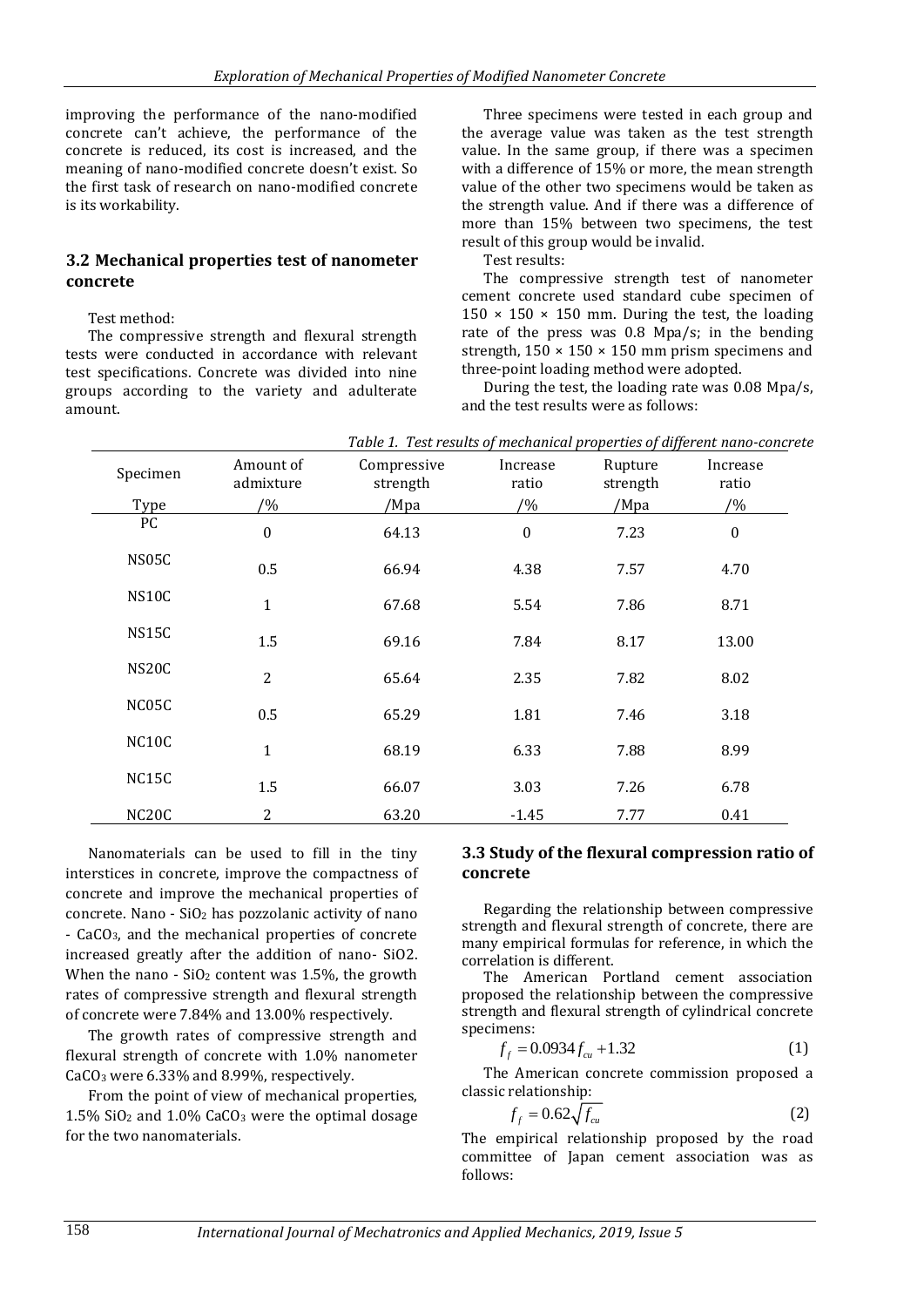$$
f_f = 0.128 f_{cu} + 1.990
$$
 (3)

The research institute of highway science of the ministry of communications of China established the relationship between 28d compressive strength and flexural strength of concrete:

$$
f_f = 0.415 f_{cu}^{0.725}
$$
 (4)

Some scholars pointed out that the calculation of the flexural strength should be based on the actual materials used in the project and the previous empirical data to establish the correlation between the two.

The strength of cement slurry and aggregate determined the compressive strength of concrete, while the flexural and tensile strength depended on the strength of the interface transition zone. Related experimental studies showed that the degree of chemical reaction of nano-materials with  $Ca(OH)<sub>2</sub>$  in the cement slurry body was lower than that of Ca  $(OH)_2$  in the transition zone of concrete interface, thus leading to the research on the flexural ratio of nanometer cement concrete.

*I*,  $J_1$  (1)  $2\pi$ ,  $J_2$  (1)  $2\pi$  (1)  $J_3$  (1)  $J_4$  (1)  $J_5$  (1)  $J_6$  (1)  $J_7$  (3)  $J_8$  (1)  $J_8$  (1)  $J_9$  (1)  $J_9$  (1)  $J_9$  (1)  $J_9$  (1)  $J_9$  (1)  $J_9$  (1)  $J_9$  (1)  $J_9$  (1)  $J_9$  (1)  $J_9$  (1)  $J_9$  (1) Flexural ratio of concrete is the ratio of flexural strength to compressive strength, which is an important index of ductility. In practical projects, it is often necessary to reduce water-cement ratio and increase cement dosage to obtain higher flexural strength of concrete. The improvement rate of flexural strength brought by reducing water-cement ratio and increasing cement dosage is not as large as compressive strength. Therefore, it will lead to excessive compressive strength of concrete. The flexural strength ratio of nano-concrete can be used as an important parameter to measure the correlation between compressive strength and flexural strength of nano-concrete and to explore the effect of nano-materials on the mechanical properties of concrete.

$$
\lambda = \frac{f_f}{f_{cu}}\tag{5}
$$

Among them,  $\,f_{f}\,$  represents the flexural strength of

concrete (MPa); and  $f_{\rm\scriptscriptstyle cu}$ represents the compressive strength of concrete cube (MPa).

With the addition of nano -  $SiO<sub>2</sub>$ , the flexural compression ratio of concrete increased with the increase of the amount of admixture. After the addition of nanometer CaCO3, the concrete's flexural compression ratio also increased, and it generally increased first and then decreased with the increase of addition. When the amount of admixture of nanometer CaCO<sub>3</sub> exceeded 1.0%, the flexural compression ratio of concrete decreased with the increase of addition.

The reason for this difference was that nano - SiO<sup>2</sup> had high pozzolanic activity, and it can react with  $Ca(OH)_2$  in the interface transition zone around the concrete aggregate, reduce the number of

Ca(OH)<sup>2</sup> crystals, and improve the orientation of the interface transition zone, so that the growth rate of flexural strength of concrete was greater than that of compressive strength. Nano-  $CaCO<sub>3</sub>$  has no pozzolanic activity, but nano- $CaCO<sub>3</sub>$  can fill the void in the transition zone and deposit Ca<sup>+</sup> ions around it. From the reversibility analysis of chemical reaction, nano -  $CaCO<sub>3</sub>$  can reduce the precipitation rate of Ca (OH)2, so as to improve the flexural strength of concrete and increase the flexural ratio of concrete.

When the content of nano -  $CaCO<sub>3</sub>$  exceeded a certain amount, excessive acicular ettringite (AFT) was generated in cement hydration reaction. Excessive deposition of calcium carboaluminate hydrate and acicular AFT around the transition zone was unfavorable to the flexural strength of concrete, resulting in a decrease in the flexural pressure ratio.

#### **3.4 Mechanical properties of nano - SiO2 modified concrete**

Nano- SiO<sub>2</sub> is a common nano-material, which will have a certain impact on the early strength of concrete when mixed with it. In this study, the compressive strength and flexural strength of nanomodified concrete at 3d, 7d and 28d were tested.

The compressive strength and flexural strength of nano -  $SiO<sub>2</sub>$  modified ordinary concrete were shown in Figure 1 and Figure 2.

The compressive strength and flexural strength of nano - SiO<sup>2</sup> modified fly ash concrete were shown in figure 3 and figure 4.



*Figure 1. Compressive strength of nano - SiO<sup>2</sup> modified concrete*



*Figure 2. Flexural strength of nano - SiO<sup>2</sup> modified concrete*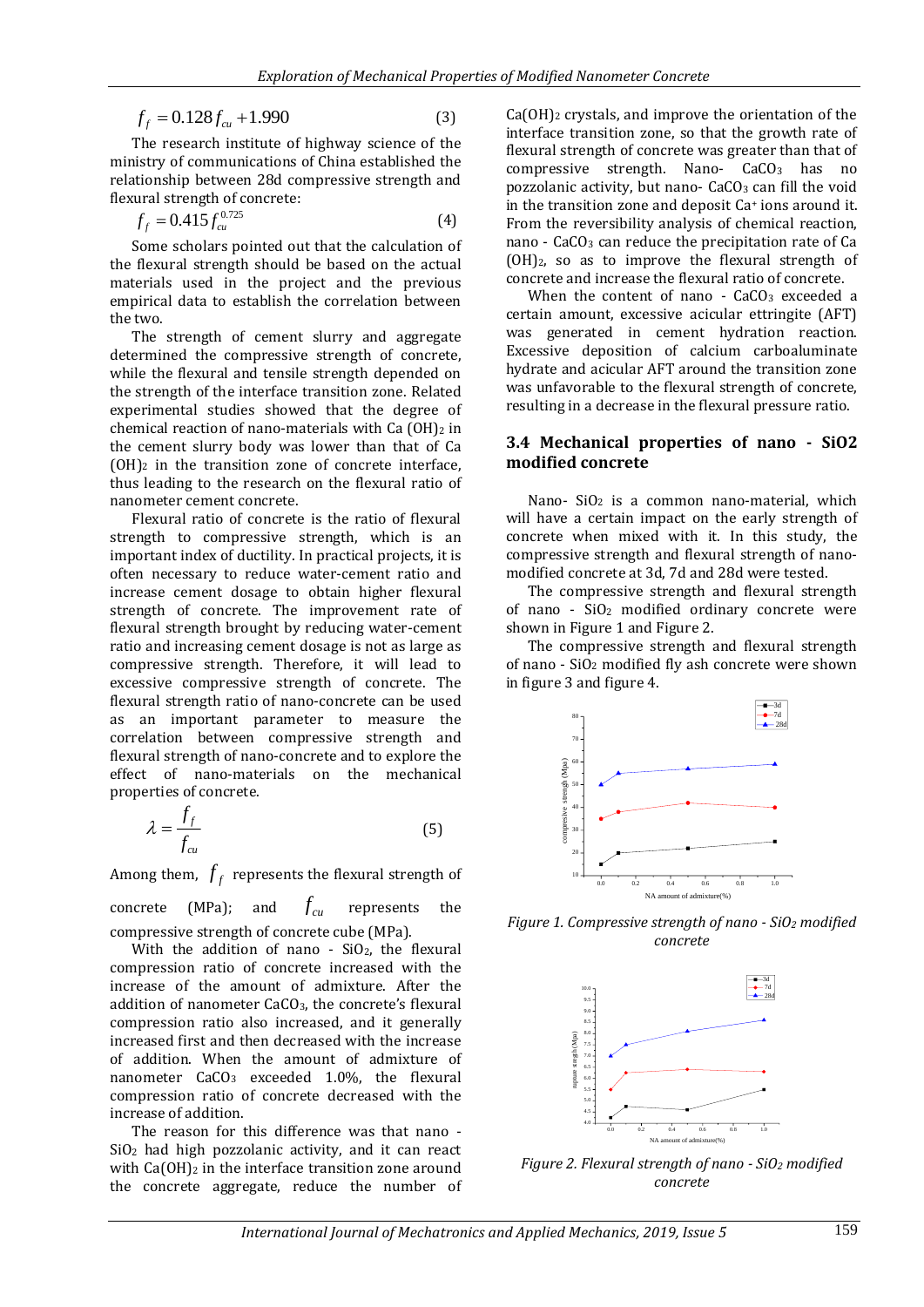According to figure 1 and figure 2, the compressive strength and flexural strength of nano - SiO<sup>2</sup> modified concrete increased with the increase of nano - SiO<sup>2</sup> content. When the nano- SiO<sup>2</sup> content reached 1%, the compressive strength and flexural strength of 3d, 7d and 28d reached the maximum. Compared with the reference group's compressive strength of 50.12 MPa, the 28d compressive strength reached 60.57 MPa when the nano -  $SiO<sub>2</sub>$  content reached 1%, and its compressive strength increased by 20.1%.

Compared with the flexural strength of 7.12 MPa of the reference group at 28 d, the compressive strength reached 8.95 MPa when the nano - SiO<sup>2</sup> content reached 1%, and its compressive strength increased by 25.8%.

Among them, the early strength of nano - SiO<sup>2</sup> modified concrete was stronger with the increase of amount of admixture.

In 3d, compared with 15.21 MPa in the reference group, the compressive strength reached 23.25 MPa and its compressive strength increased by 54.2% when the nano -  $SiO<sub>2</sub>$  content reached 1%.

Compared with the flexural strength of the reference group (4.36 MPa), when the nano -  $SiO<sub>2</sub>$ content reached 1%, the flexural strength reached 5.37 MPa and the flexural strength increased by 23.3%. Therefore, nano -  $SiO<sub>2</sub>$  modified concrete can improve the early strength to some extent. However, in 3d, when the content was 0.5%, the flexural strength decreased compared with 0.1%.

The reason may be that the dispersion of nanomaterials is not uniform with the increase of amount of admixture, resulting in the concentration of nano SiO2. However, the reason for the experimental error can't be excluded.



*Figure 3. Compressive strength of nano - SiO<sup>2</sup> modified fly ash concrete*



*Figure 4. Rupture strength of nano - SiO<sup>2</sup> modified fly ash concrete*

According to figure 3 and figure 4, the compressive strength and flexural strength of nano - SiO<sup>2</sup> modified fly ash concrete increased with the increase of nano -  $SiO<sub>2</sub>$  content. When the nano -  $SiO<sub>2</sub>$ content reached 1%, the compressive strength and flexural strength of 3d, 7d and 28d reached the maximum. Compared with the reference group's compressive strength and flexural strength of 45.56 MPa and 5.78 MPa at 28d, when the nano - SiO<sup>2</sup> content reached 1%, its compressive strength and flexural strength reached 53.34 MPa and 6.85 MPa, which increased by 16.7% and 18.7% respectively. In 3d, compared with the compressive strength and flexural strength of the reference group, the compressive strength and flexural strength were increased by 75.5% and 30.2%, respectively.

Compared with nano -  $SiO<sub>2</sub>$  modified ordinary concrete, nano - SiO<sup>2</sup> modified fly ash concrete had a poor effect. It may be that the addition of fly ash into cement reduces the strength of concrete at the early stage, or it may be that fly ash may react with nano -  $SiO<sub>2</sub>$  in an unknown way and affect its modification effect. However, nano -  $SiO<sub>2</sub>$  modified fly ash concrete can improve the early strength to a certain extent, which can solve the problem of insufficient early strength of fly ash concrete and improve the working strength of concrete to some extent.

#### **3.5 Mechanical properties of nano - Al2O3 modified concrete**

Nano -  $Al_2O_3$  is also a common nanometer material, which can be added into concrete to improve the early strength of concrete. In this study, the compressive strength and flexural strength of nano-modified concrete at 3d, 7d and 28d were tested.

The compressive strength and flexural strength of nano - Al2O<sup>3</sup> modified ordinary concrete were shown in figure 5 and figure 6. And the compressive strength and flexural strength of nano - Al2O3 modified fly ash concrete were shown in figure 7 and figure 8.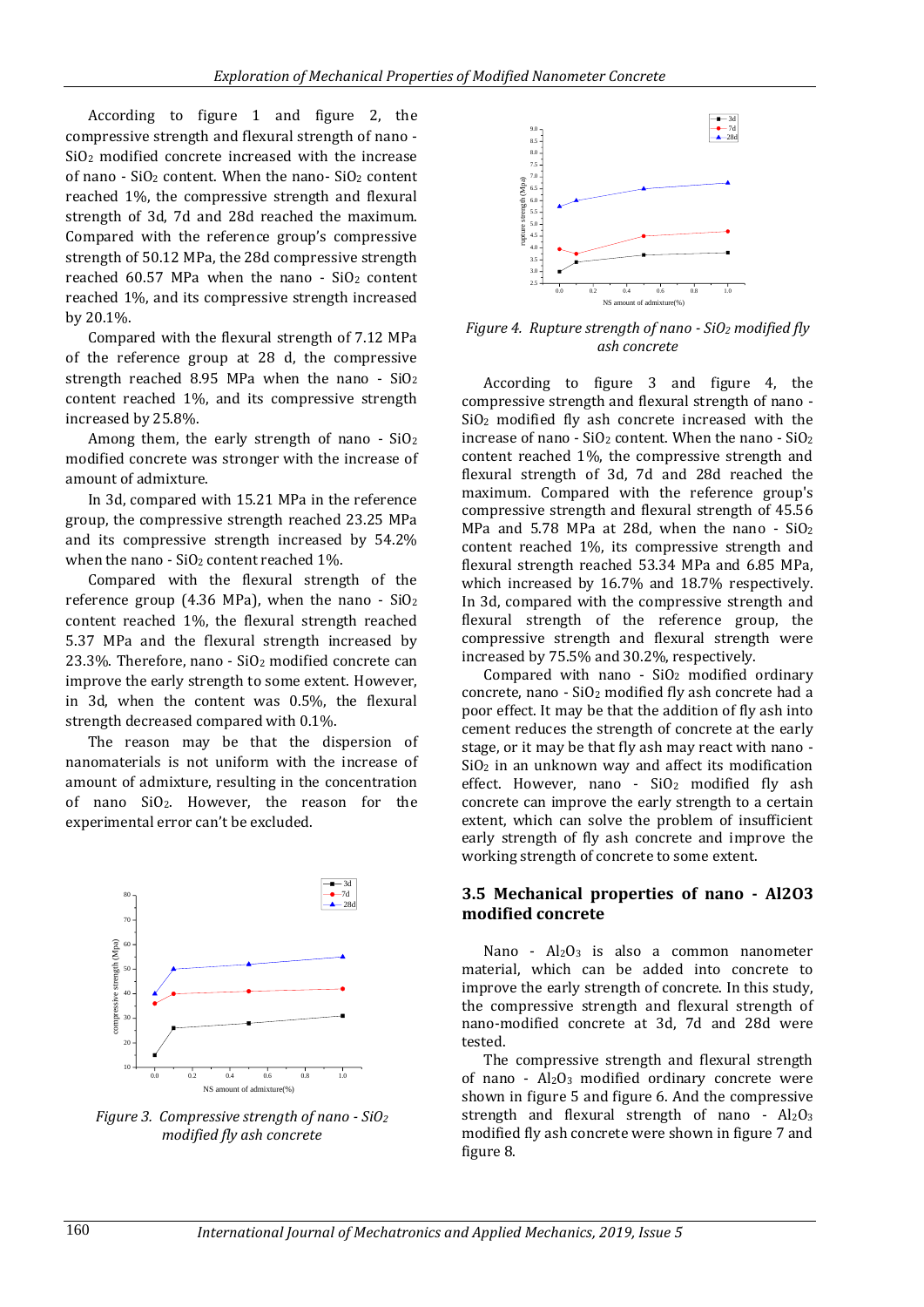

*Figure 5. Compressive strength of nano - Al2O<sup>3</sup> modified ordinary concrete*



*Figure 6. Rupture strength of nano - Al2O<sup>3</sup> modified ordinary concrete*

As can be seen from figure 5 and figure 6, the compressive strength and flexural strength of nano - Al2O<sup>3</sup> modified concrete increased with the increase of nano - Al2O3 content. When the nano - Al2O<sup>3</sup> content reached 1%, the compressive and flexural strength of 3d, 7d and 28d reached the maximum.

Compared with the reference group's compressive strength of 50.12 mpa, the compressive strength of 28d reached 55.45 MPa and its compressive strength increased by 12.8% when the nano - Al2O<sup>3</sup> content reached 1%. Compared with the reference group's flexural strength of 5.12 MPa at 8d, when the nano -  $Al_2O_3$  content reached 1%, its flexural strength reached 5.93 MPa and its compressive strength increases by 16.4%.

Among them, the early strength of nano -  $Al_2O_3$ modified concrete was stronger with the increase of amount of admixture. In 3d, compared with the reference group's compressive strength of 15.21 MPa, when the nano -  $Al_2O_3$  content reached 1%, its compressive strength reached 21.96 MPa, and its compressive strength increased by 44.4%. When the nano - Al2O<sup>3</sup> content reached 1%, the flexural strength increased by 14.4% compared with the flexural strength of the reference group.

Therefore, nano - Al2O3 modified concrete had some improvement on the early strength and the strength of concrete. At the same time, the mechanical properties of nano -  $Al_2O_3$  were poor compared with that of nano- SiO2.

The reason may be that nano  $-$  Al<sub>2</sub>O<sub>3</sub> was more difficult to disperse than nano -  $SiO_2$ . Nano -  $Al_2O_3$ had a larger particle size and smaller specific surface area than nano - SiO2.

In addition, it was also possible that the two nanomaterials played different roles in the hydration reaction due to their different materials.



*Figure 7. Compressive strength of nano - Al2O<sup>3</sup> modified fly ash concrete*



*Figure 8. Rupture strength of nano - Al2O<sup>3</sup> modified fly ash concrete*

As can be seen from figure 7 and figure 8, the compressive strength and flexural strength of nano - Al2O<sup>3</sup> modified fly ash concrete increased with the increase of nano - Al<sub>2</sub>O<sub>3</sub> content.

When the nano -  $Al_2O_3$  content reached 1%, the compressive strength and flexural strength of 3d, 7d and 28d reached the maximum.

Compared with the compressive strength and flexural strength of the reference group, the compressive strength and flexural strength of 28d increased by 10.2% and 11.6% when the nano -  $Al_2O_3$  content reached 1%. In 3d, compared with the compressive strength and flexural strength of the reference group, the compressive strength and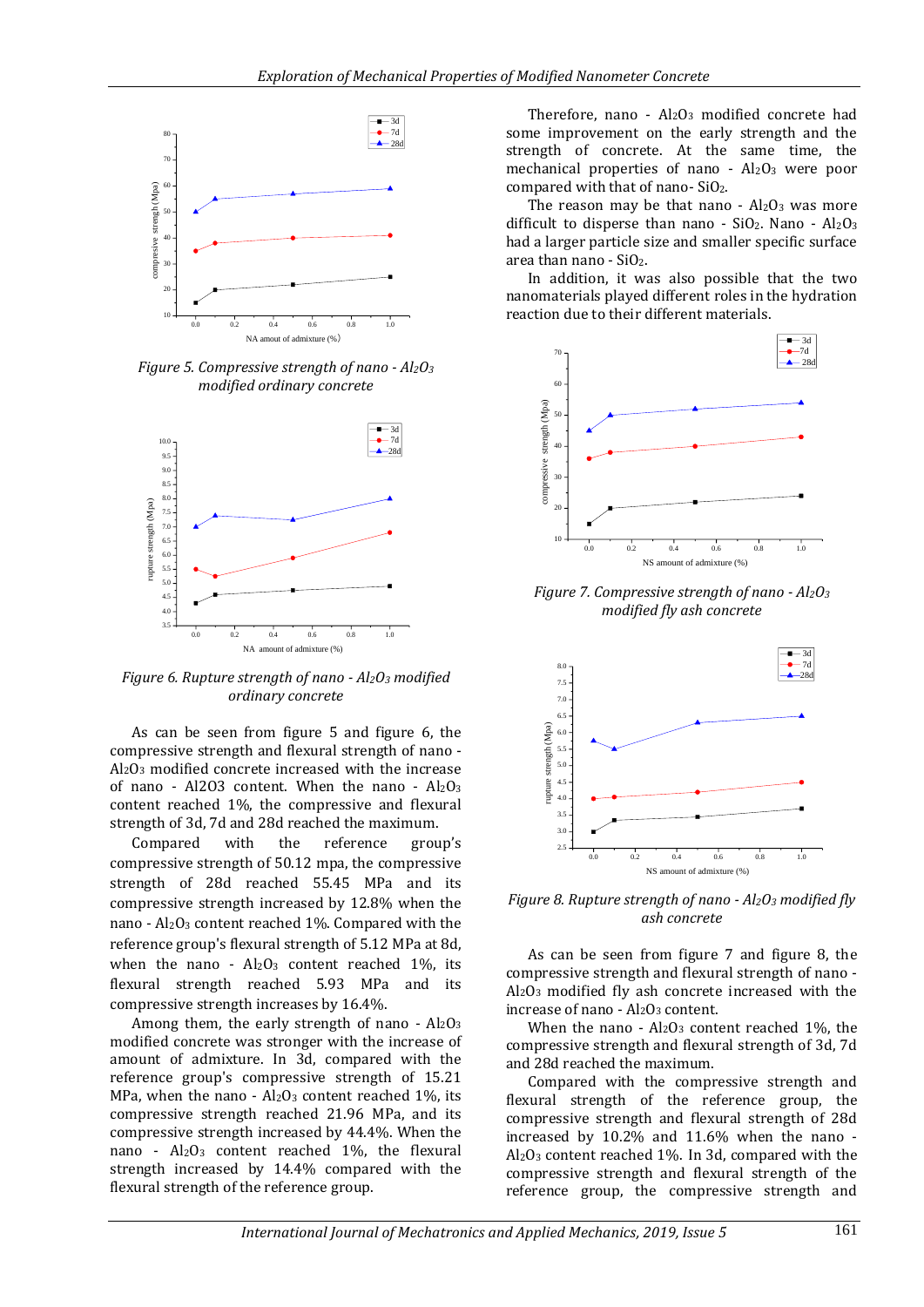flexural strength were increased by 61.3% and 26.7%, respectively.

Therefore, nano -  $Al_2O_3$  modified fly ash concrete had certain improvement on the early strength, which can solve the problem of insufficient early strength of fly ash concrete to a certain extent and improve the working strength of concrete. At the same time, the mechanical properties of fly ash concrete modified by nano -  $SiO<sub>2</sub>$  were relatively poor.

The reason may be that nano -  $Al_2O_3$  was more difficult to disperse than nano -  $SiO<sub>2</sub>$ . And the nano -Al2O<sup>3</sup> had a larger particle size and smaller specific surface area than nano -  $SiO<sub>2</sub>$ . It was also possible that the two nanomaterials played different roles in the hydration reaction due to their different materials.

# **4. Results and Discussion**

### **4.1 Comparison of mechanical properties of nano - modified concrete**

According to the results in the Section 3, the addition of nano -  $SiO<sub>2</sub>$  and nano -  $Al<sub>2</sub>O<sub>3</sub>$  into concrete and fly ash concrete can improve the mechanical properties of concrete.

And with the increase of content of nanomaterials, the mechanical properties of nanometer modified concrete and fly ash concrete were also improved.

Therefore, it can be concluded that the optimal content of nanomaterials for improving the mechanical properties of concrete and fly ash concrete is 1.0%.

In this Section, by comparing the mechanical properties of two kinds of nano-modified concrete and fly ash concrete with the nano-material content of 1.0%, the differences of flexural property and compressive property between the two kinds of concrete can be obtained.



*Figure 9. Mechanical properties of 3d concrete*

A

Figure 9 showed the compressive strength and flexural strength of modified concrete and fly ash concrete with a content of 1% nanometer material after 3d standard curing. It can be concluded from the figure that, after standard curing in 3d, the compressive strength and flexural strength of nano - SiO<sup>2</sup> modified ordinary concrete and fly ash concrete were better than those of nano -  $Al_2O_3$  modified ordinary concrete and fly ash concrete.

Among them, after the modification of nano -  $SiO<sub>2</sub>$ and nano -  $Al_2O_3$ , the compressive strength of concrete increased by 54.2% and 44.4% respectively, and the flexural strength increased by 23.3% and 14.1% respectively.

As for the modified fly ash concrete, its compressive strength increased by 75.2% and 61.3%, and its flexural strength increased by 30.2% and 26.7%, respectively.

Therefore, nano-modification can improve the early strength of fly ash.

After 7d standard curing, the compressive property and flexural property of concrete and fly ash concrete with nano -  $SiO<sub>2</sub>$  and nano -  $Al<sub>2</sub>O<sub>3</sub>$ content of 1% were shown in figure 10.

The compressive strength and flexural strength of modified concrete and fly ash concrete for 7d was higher than that of unmodified concrete.

At the same time, the modification effect of nano -  $SiO<sub>2</sub>$  was slightly better than that of nano - Al<sub>2</sub>O<sub>3</sub>, and its effect was lower than that of 3d. Moreover, it can be concluded that the improvement effect of compressive and flexural properties of nano - SiO<sup>2</sup> and nano -  $Al_2O_3$  modified fly ash concrete was slightly better than that of ordinary concrete.



*Figure 10. Mechanical properties of 7d concrete*



*Figure 11. Mechanical properties of 28d concrete*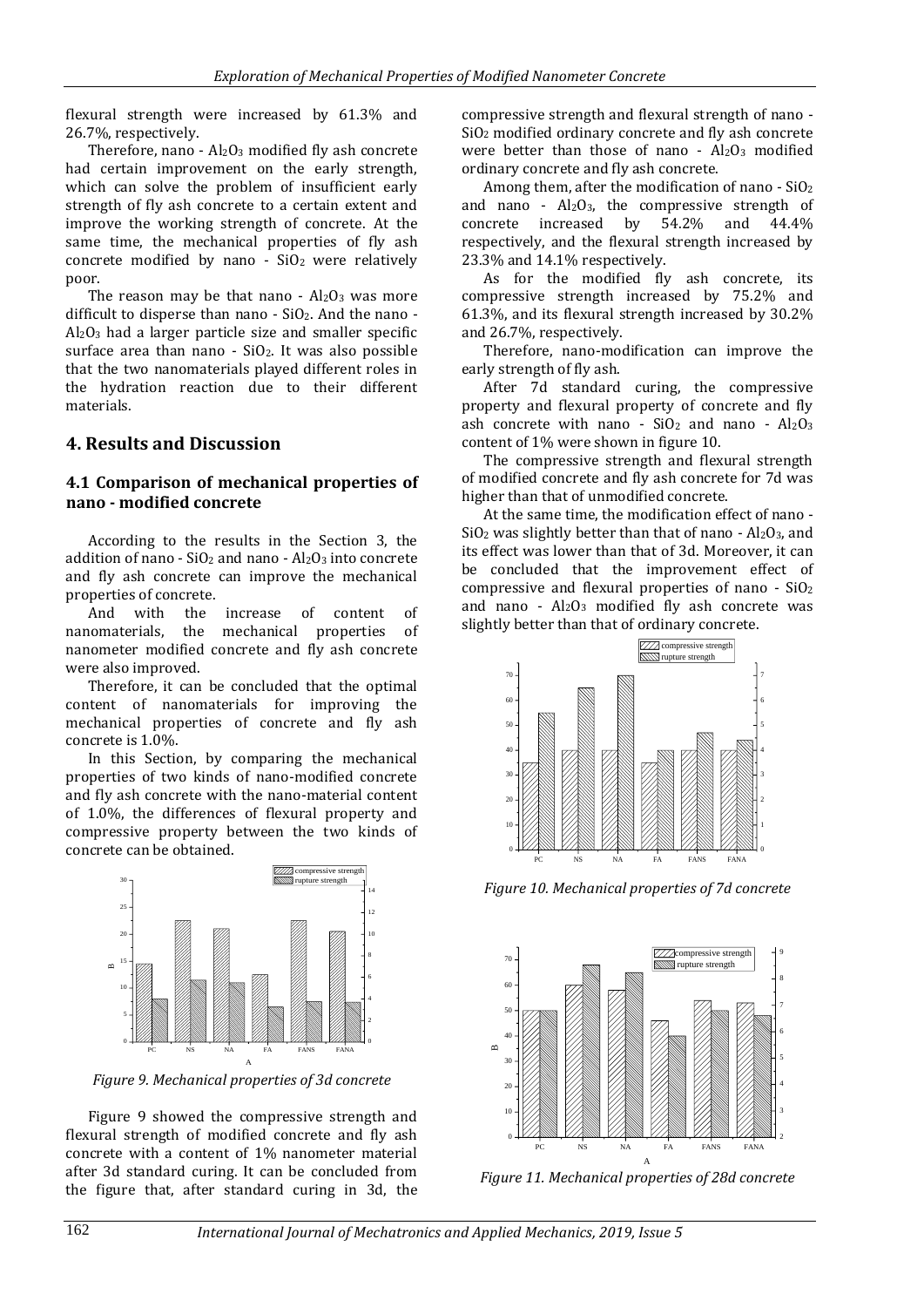Figure 10 showed the compressive strength and flexural strength of modified concrete and fly ash concrete with a content of 1% nanometer material after 28d standard curing.

As shown in the figure, the compressive strength and flexural strength of ordinary concrete and fly ash concrete modified by nano -  $SiO<sub>2</sub>$  and nano -  $Al<sub>2</sub>O<sub>3</sub>$ were improved to some extent after 28d standard curing. After the modification of nano -  $SiO<sub>2</sub>$  and nano - Al2O3, the compressive strength of concrete increased by 20.1% and 12.8% respectively, and the flexural strength increased by 25.8% and 16.4% respectively.

And the compressive strengths of the modified fly ash concrete were increased by 16.7% and 10.2% respectively, and flexural strengths were increased by 18.7% and 11.6% respectively.

Therefore, the modification effect of nano -  $SiO<sub>2</sub>$ was better than that of nano -  $Al_2O_3$ , and the improvement effect of the flexural strength of nanomodified concrete was better than that of its compressive strength.

## **4.2 Mechanical properties of GO/r GO modified cement mortar**

Graphene (rGO) is a new two-dimensional carbon material with good mechanical, thermal and electrical properties. It is one of the nanomaterials with the best overall performance.

The composite of graphene with other materials can improve the comprehensive performance of matrix materials. At present, great progress has been made in the research of graphene cement matrix composites. However, due to the poor dispersion of GO/rGO in aqueous solution, it is difficult to make GO/r GO solution with high concentration, so its role in cement slurry is limited. In this study, the influence of GO/rGO on cement mortar was investigated by GO/rGO solution with low concentration.

After the addition of graphene oxide, the mechanical strength of the mortar was generally improved. When 0.12 % GO was added, the 3d compressive strength increased from 21.19 MPa to 26.54 MPa, which increased by 30.8%. The 7d compressive strength increased from 31.25 MPa to 35.99 MPa, which increased by 15.17%.

And the 28d compressive strength also increased by 6.9%. The early 3d flexural strength increased by 7.9%, the early 7d flexural strength increased by 6.5%, and the early 28d flexural strength increased by 26.8%. It can be found from the data that GO increases the compressive strength of cement mortar in the early stage, but less in the later stage. It can be concluded that GO plays a certain role in promoting the hydration of cement in the early stage, but its flexural strength doesn't change much in the early stage, conversely, it increases greatly in the later stage.

The reason may be that the dispersion of GO in cement mortar was not uniform, and the early cement mortar was in the hydration reaction period, and the hydration degree of cement in each part was different. As the amount of graphene added gradually increased from 0 to 0.12%, the 3d, 7d, and 28d flexural strength and compressive strength of the hardened mortar increased. As a reinforcing material, rGO can improve the mechanical properties of cement-based materials. The 3d flexural strength increased by 0.92% and the compressive strength by 36.7%. The 28d flexural strength increased by 3.68% and the compressive strength increased by 16.6%. This indicated that graphene nanomaterials can improve the mechanical properties of cement.

The improvement effect of graphene on the compressive strength of mortar was much better than that of the flexural strength at the same period, which indicated that graphene nanomaterials can enhance the compressive strength of mortar better, and rGO can greatly improve the strength and load bearing capacity of cement stone. Unlike graphene, GO had a greater effect on early flexural strength and late compressive strength

# **5. Conclusion**

In accordance with the selected dispersion method, the nano-modified concrete was prepared after sufficient dispersion. The workability, mechanical properties and salt and frost resistance of nanomodified concrete were measured through the experimental method, and the following conclusions were obtained: under the same conditions, the ordinary concrete modified by nano -  $SiO<sub>2</sub>$  and nano -Al<sub>2</sub>O<sub>3</sub>, and fly ash concrete modified by nano - SiO<sub>2</sub> and nano-  $Al_2O_3$  had no obvious change in fluidity with unmodified concrete. Therefore, when the amount of admixture was less than 1%, nanomaterials that mixed into concrete had no obvious influence on its workability. The fluidity of cement mortar modified by rGO/GO was also not significantly changed. Therefore, when the amount of admixture was less than 1%, the nanomaterials were mixed into the concrete without obvious influence on its workability.

The compressive strength and flexural strength of concrete increased with the increase of nanomaterials. When the amount of admixture was 1%, the compressive strength and flexural strength reached the maximum. Among them, nano - SiO<sup>2</sup> was stronger than nano -  $Al_2O_3$  in improving the mechanical properties of concrete, and rGO was stronger than GO.

Comparison of nano -  $SiO<sub>2</sub>$  and nano -  $Al<sub>2</sub>O<sub>3</sub>$  added into ordinary concrete and fly ash concrete respectively showed no significant difference in mechanical properties. Meanwhile, nano - SiO<sup>2</sup> and nano -  $Al_2O_3$  can improve the early strength of fly ash concrete.